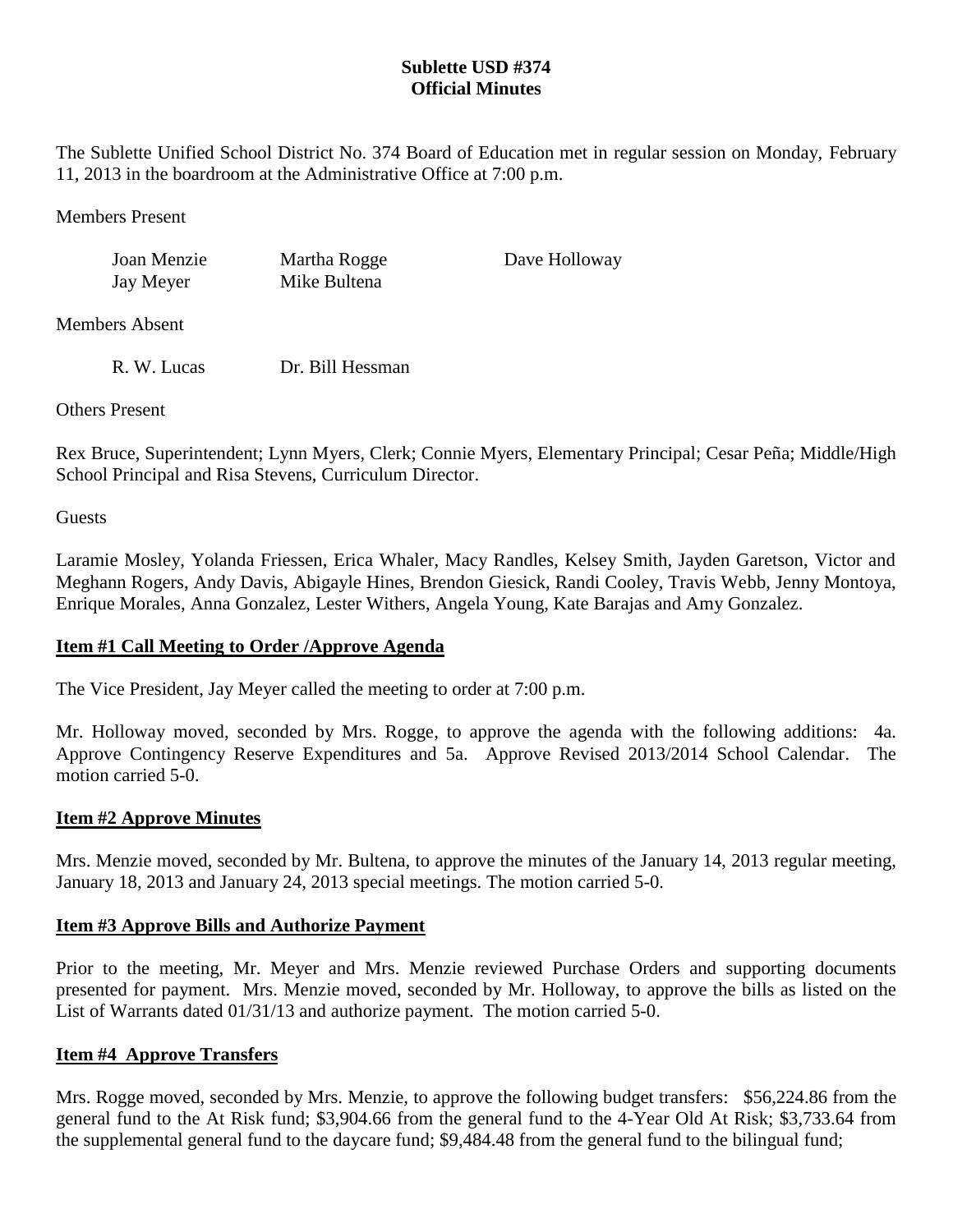Page 2 February 11, 2013 Board Minutes

\$2,479.00 from the supplemental general fund to the professional development fund and \$581.26 from the general fund to the vocational fund. The motion carried 5-0.

# **PUBLIC FORUM**

Victor Rogers, scholars bowl sponsor, presented the third place trophy won in state competition. The team consists of Jayden Garetson, Lester Withers, Trevor Leverett, Jake Gesling, Alex Carmona and Nathan Cearley.

### **Reports**

### Curriculum

Mrs. Stevens reported the Math and Science SACs have decided not to order new textbooks this year. They are looking at the Georgia web site for assessment materials. She also reported that the state assessments will start in March.

#### Principals

Mr. Peña reported that he took a team to Lakin to look at I-Pads and how they have implemented them into the curriculum. He stated parent teacher conferences had attendance of 30%.

Mrs. Myers reported parent teacher conferences had an 88% attendance. She also reported that Lexie Sjeklocha won the county spelling bee and Mr. Roths took five  $6<sup>th</sup>$  grade students to the  $6<sup>th</sup>$  Grade Honor Band in Garden City. She reported her staff was doing a book study on the book "Teach Like a Champion."

#### SWPRSC/HPEC

Mr. Meyer reported on the SWPRSC Board meeting. There was no HPEC report.

#### Superintendent:

Mr. Bruce discussed the proposed expenditures from the Contingency Reserve Fund.

#### **Item #4a Approve Contingency Reserve Expenditures**

Mr. Holloway moved, seconded by Mrs. Rogge to make the following expenditures out of the Contingency Reserve Fund: Simplex Grinnel \$1,956.76; Weber Refrigeration \$4,268.50; Snyder Radio \$6,061.40; Dodge City International \$12,097.39; D V Douglass Roofing, Inc. \$4,685.00 and D V Douglass Roofing, Inc. \$4,345.00. The motion carried 5-0.

#### **Item # 5 Bus Bids**

Mr. Holloway moved, seconded by Mr. Bultena, to approve the low bids from Bluebird of \$82,148.00 for a regular bus and \$87,463 for a bus with a lift. The motion carried 5-0.

#### **Item #5a Approve Revised 2013/2014 School Calendar**

Board Minutes